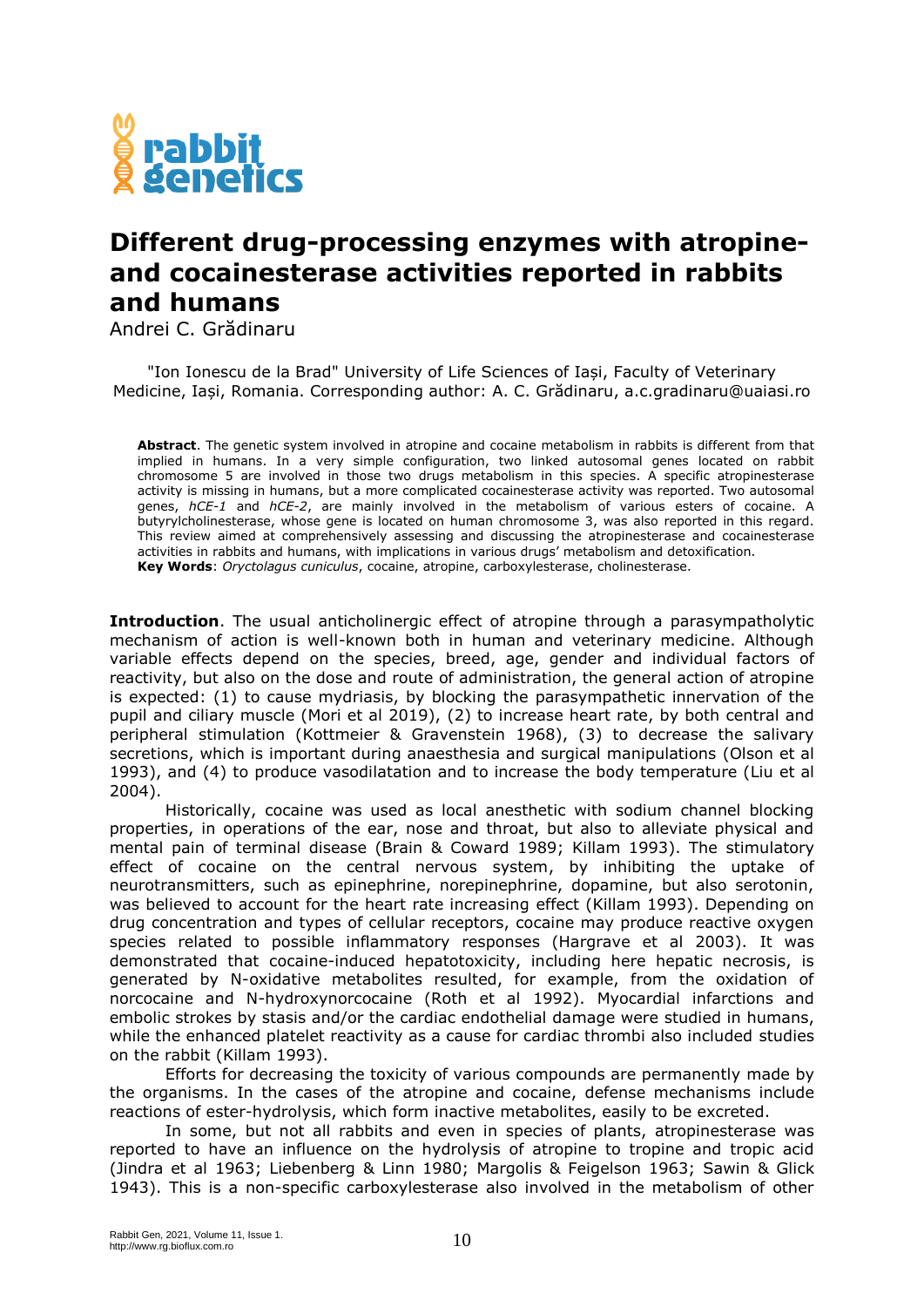ester-type drugs, such as procaine (Forster & Hannafin 1979), for example, although the procainesterase activity is known and even involved in atropine metabolism (Greene & Wade 1968).

Atropinesterase activity in humans does not reach the same level as in rabbits. Small amounts of atropine hydrolysis may occur in human body, but they are rather due to the intervention of other carboxylesterases, such as cocainesterase, for example (Harrison et al 2006), which exist in both rabbits and humans. Van Zutphen (1974) even discussed the activity of atropinesterase to be dependent on the presence of cocainesterase in rabbits. Cocainesterase is not necessary for the hydrolyse atropine in rabbits (Mindel 2006), due to the atropine specific metabolism.

Regarding the detoxification from cocaine, this specifically involves cocainesterase activity in a process of hydrolysis into two inactive metabolites, benzoylecgonine and ecgonine methyl ester, both unable to cross the blood-brain barrier (Bosron & Hurley 2002).

In the context of all previously discussed aspects, the aim of this paper was to review certain genetic and physiological aspects of the cocainesterase activity encoding genes, synthesis and action in both rabbits and humans, in relation to the absence of a specific atropinesterase in humans.

**Material and Method**. Different aspects of genes with cocainesterase and atropinesterase activities in rabbits and humans were mainly discussed here, in a comprehensive presentation. This is a review study based on 35 scientific papers selected on the basis of the criteria of scientific relevance for the subject matter.

## **Results and Discussion**

*A brief overview on atropine and cocaine metabolism, and the linked position of encoding genes in the rabbit*. Atropine and cocaine are ester-type drugs metabolised by enzymes of the carboxylesterases class through a general process of hydrolysis. These enzymes determine the hydrolysis of various types of esters and amide bonds of both endogenous and exogenous chemicals, forming more soluble compounds such as carboxylic acid and an alcohol or a thiol or an amine (Cashman et al 1996).

The hydrolysis of atropine to tropine and tropic acid is well-known (Kirchhoff et al 2004), although its metabolism still has to be understood. The primary urinary metabolite, the benzoylecgonine, is known to be formed as a result of the cocaine hydrolysis (Bencharit et al 2003), although ecgonine was also considered as urinary metabolite (Stewart et al 1977). A way of cocaine transesterification with ethanol, forming the toxic metabolite cocaethylene, was also discussed by Bencharit et al (2003).

In rabbits, two specific enzymes act in atropine and cocaine metabolism. The gene for atropinesterase encoding, initially designated as *"As"* (Sawin & Glick 1943), was later discovered to be a part of a linkage group, together with the gene for cocainesterase. The two genes were noted with *Est-1* and *Est-2* and are involved in the encoding of cocainesterase and atropinesterase enzymes, respectively (Forster & Hannafin 1979; Fox & Van Zutphen 1977, 1979). The genes of these enzymes were designated as a part of rabbit linkage group (LG) VI (Sawin & Glick 1943), assigned on the q arm of chromosome 5. A homology with the q arm of human chromosome 16 was also reviewed (Korstanje et al 2001). More information about linkage relationships of *Est-2* gene were reviewed by Grădinaru (2021).

In humans, no specific atropinesterase activity was reported in my findings. The metabolism of various esters of cocaine and other drugs involves both *hCE-1* and *hCE-2* enzymes, as members of the carboxylesterase family (this subject is a part of the next discussion).

*Specific roles in humans of carboxylesterase family, and not only, for some drugs metabolism*. As reviewed by Satoh (2005), carboxylesterases (CarbEs, aliesterases, B esterases, EC 3.1.1.1) together with non-carboxylesterases -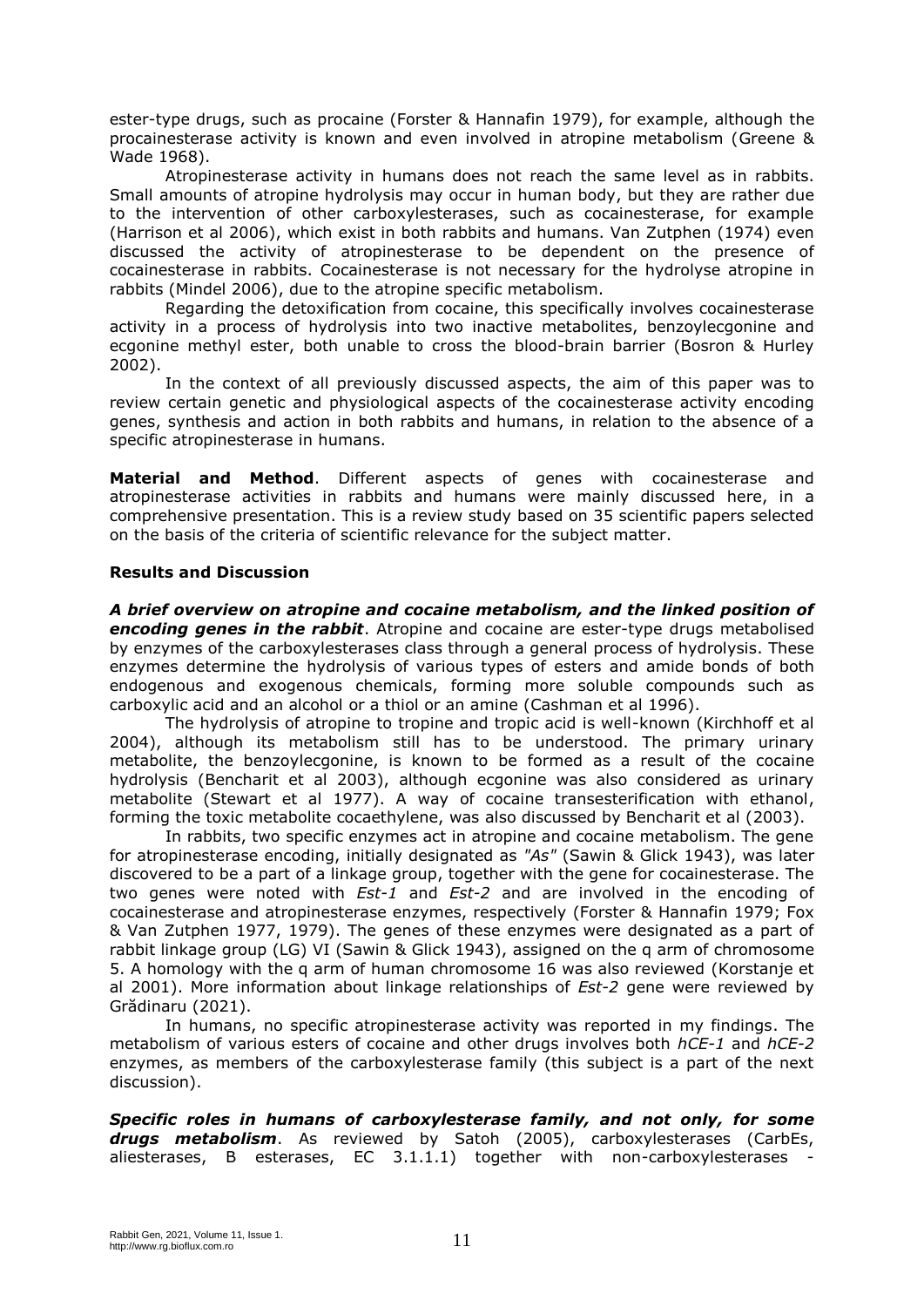acetylcholinesterase (*AChE*, EC 3.1.1.7) and mammalian paroxonase (arylesterase *PON1*, A esterase, EC 3.1.8.1) - are a part of the α,β-hydrolase-fold family.

Carboxylesterases are widely distributed in different tissues of mammalian species; they are located in the endoplasmic reticulum, with an important activity at the level of the liver but activities were also observed in other tissues such as gut, testis, kidney, skin and blood (Cashman et al 1996; Satoh 2005; Williams 2008). They are serine hydrolases since their active site of serine, in a sequence of their amino acids, serves to their function. Li et al (2005) reported the absence of carboxylesterases in human plasma or the possibility of finding them in negligible amounts, difficult to be detected by mass spectrometry techniques. They also reviewed their absence in monkey, pig, ruminant and chicken plasma.

Four families of carboxylesterases were reviewed by Satoh (2005) in various mammalian species, including *CES1, CES2, CES3* and *CES4,* the first two of them being extensively studied through their genetic variants in human, monkey, dog, mouse, rat and rabbit. Holmes et al (2010) reviewed five mammalian carboxylesterase gene families in human, mouse and rat, including the *CES5/Ces5* variant. An alignment of the previous variant names and the newly considered classification was performed, the previously named *CES6* or *CES8* and *CES7*, alias cauxin, being included as *CES4A* and *CES5A*. Considering *CES1-CES5A* genes, all of them are located in the chromosome 16, in two different clusters, one of them including *CES2, CES3,* and *CES4A.* 12 to 14 exons were reviewed for the mammalian *CES* genes (Holmes et al 2010). Five *CES* subfamilies were also reviewed by Satoh & Hosokawa (2006).

All previously mentioned carboxylesterases are involved in the process of hydrolytic metabolism of various compounds, in different sites of action, such as liver microsomes *(CES1, hCE-1),* intestine *(CES2, hCE-2, hiCE),* or in brain, liver and colon *(CES3)* (Holmes et al 2010). Bencharit et al (2003) reviewed the presence of *hCE-1 (also called egasyn),* not only in the liver, but also in the small intestine, kidney, lung, testes, heart, monocytes, macrophages and circulating plasma. *hCE-1* and *hCE-2* exhibit 48- 49% of amino acid structure in their sequence identity and are predicted to be glycoproteins of ~62 kDa (Bosron & Hurley 2002; Redinbo & Potter 2005). Redinbo & Potter (2005) reviewed *hCE-3* to be expressed exclusively in the brain, sharing 77% and 49.5% of their sequence identity with *hCE-1* and *hCE-2*, respectively. *hCE-1* was identified as having a high sequence identity with several enzymes, such as *carboxylesterase form 1* in rabbit, liver proline-β-naphthylamidase in pig, hydrolase A in rat and carboxylesterase Es-22 in mouse (Pindel et al 1997).

Some of the catalytic activities of *hCE-1* and *hCE-2* on several pharmaceutical compounds were reviewed by Bosron & Hurley (2002), Pindel et al (1997), Redinbo & Potter (2005), Satoh (2005), Satoh & Hosokawa (2006). The specificity of *hCE-1* in the methylester of cocaine and of *hCE-2* in procaine, a benzoylester of cocaine, and the enzymatic conversion of 6-acetylmorphine to morphine were well documented. The benzoylester of cocaine is also metabolized by serum butyrylcholinesterase (which together with albumin hydrolyses aspirin – Li et al 2005) and both *hCE-1* and *hCE-2* are involved in the catalysis of heroin and irinotecan (the activation of the anticancer prodrug CPT-11 to its active metabolite SN-38), with a higher efficiency for *hCE-2* than for *hCE-1*, as also postulated Hatfield et al (2011). More specifically, Redinbo & Potter (2005) reviewed at least one more efficient activity of *hCE-2* compared to *hCE-1* in catalysing the conversion of CPT-11 to SN38. Interestingly, although *hCE-1* was reviewed by Loandos et al (2012) to be unable to process CPT-11 (7-ethyl-10-[4-(1-piperidino)-1piperididino] carbonyloxycamptothecin), its homologous carboxylesterase in the rabbit's liver *(rCE)*, with 81% sequence identity, is considered the most efficient enzyme in this process of prodrug CTP-11 activation.

*Associated human plasma cholinesterase - butyrylcholinesterase in cocaine and heroin metabolism*. Pindel et al (1997) reviewed the presence of *hCE-2* in liver and the hydrolysis of benzoylester of cocaine by liver *hCE-2* and serum cholinesterase (butyrylcholinesterase, pseudocholinesterase, acylcholine acylhydrolase; EC 3.1.1.8), in order to produce ecgonine methyl ester and benzoic acid. The same products of catalysis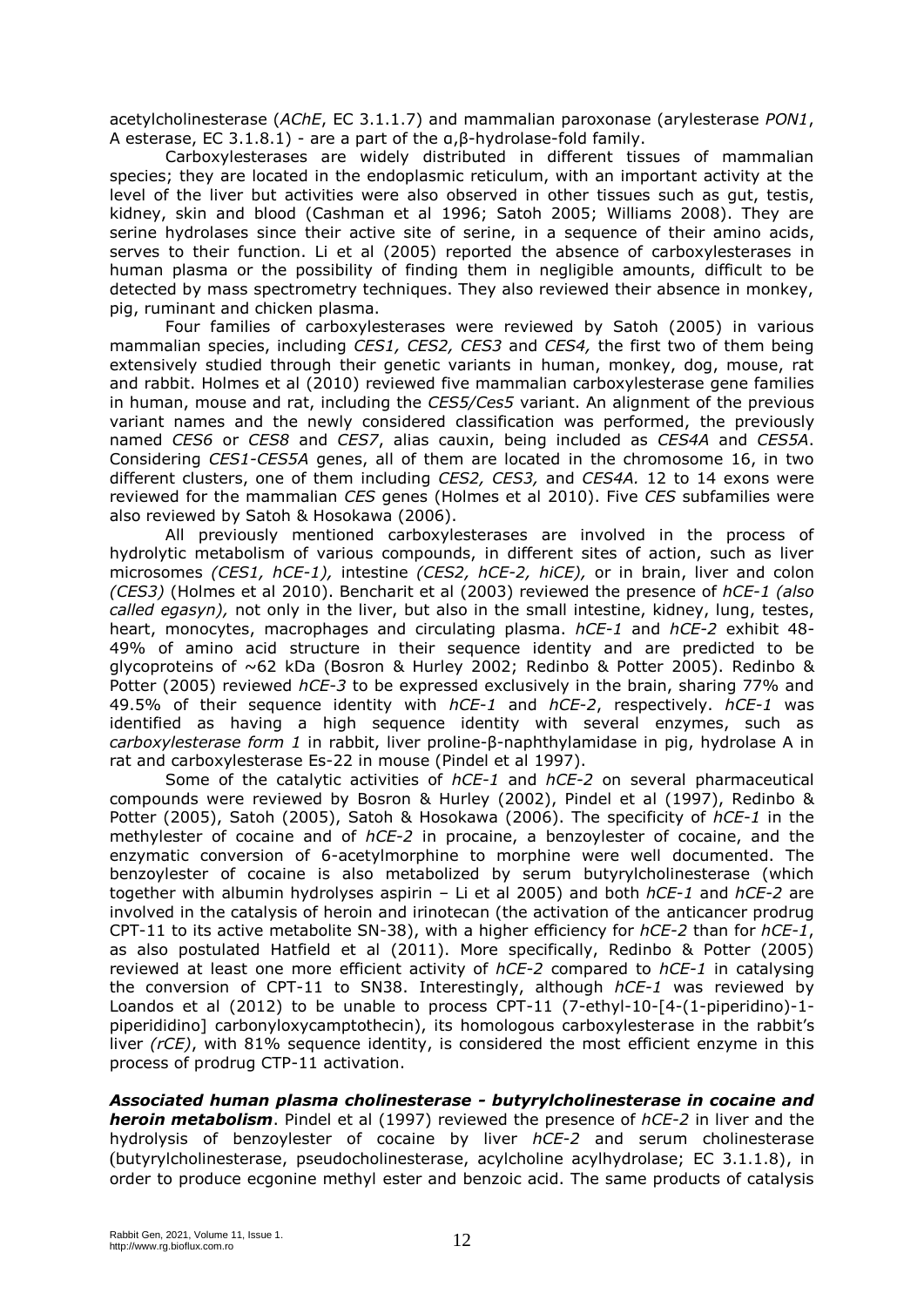were reported as a result of cocaine hydrolysis by a bacterial cocaine esterase *(cocE)* produced by a strain of *Rhodococcus,* bacteria which is found out in the soil of cocaineproducing plants and whose enzyme seems to resemble to a substrate of specificity to *hCE-2* (Bosron & Hurley 2002). *hCE-1* is involved in the hydrolysis of the methyl ester of cocaine to benzoylecgonine and methanol. Cashman et al (1996) remarked benzoylecgonine as an inactive psychomotor stimulant comparable to the cocaine, and also that in the presence of ethanol, the transesterification of cocaine lead to cocaethylene and methanol, increasing therefore the toxicity of cocaine. The *hCE-1* involvment in the creation of the toxic metabolite cocaethylene from cocaine and alcohol, when they are abused together, was also discussed by Bencharit et al (2003), the resulted metabolite showing a longer half-life, a higher brain/plasma distribution ratio and a greater toxicity than cocaine. Earlier reports, such as that of Stewart et al (1977), also recognized the ability of the butyrylcholinesterase for cocaine hydrolysing, converting benzoylecgonine to ecgonine. Butyrylcholinesterase is synthesized in the liver (Krasowski et al 1997), it lacks in 1/3,000 individuals and it shows a higher sensitivity to the stimulant and toxic effects of cocaine, especially considering the prolonged half-time for its hydrolysis, from 30 minutes in plasma of normal individuals to more than two hours in plasma of those deficient, as Shuster (1990-1991) reviewed. In humans, the gene for butyrylcholinesterase is located on chromosome 3 and, although there is more than 50% homology of amino acid sequences, a similar intron-exon organization and number as in the acetylcholinesterase encoding gene, the latter differ in both nucleotide sequence and chromosomal location (human chromosome 7) (Krasowski et al 1997).

The metabolism of heroin occurs mainly at the liver level, involving both *hCE-2* and *hCE-1,* and also the serum cholinesterase - butyrylcholinesterase. As already mentioned, the higher efficiency is known for *hCE-2*; although all three enzymes cleave the 3-acetyl group of heroin to form 6-monoacetylmorphine, only *hCE-2* is able to further hydrolyse 6-monoacetylmorphine to morphine with a high catalytic efficiency (Bosron & Hurley 2002; Pindel et al 1997; Satoh & Hosokawa 2006).

**Conclusions**. Although homologies on rabbit chromosome 5 and human chromosome 16 were reported, different genes are involved in atropine and cocaine metabolism in these species. In rabbits, a specific atropinesterase locus *(Est-2)* is known to be linked with the locus for cocainesterase *(Est-1).* On the other hand, in cocaine metabolism, no specific atropinesterase activity was reported in humans, but only the three following enzymes: *hCE-1,* with a high sequence identity homology with rabbit liver carboxylesterase – *rCE*, *hCE-2,* and butyrylcholinesterase – a serum cholinesterase whose gene is located on a different chromosome than the previous two encoding genes in humans. These various aspects are important for the medical research, in particular regarding the topics in which the rabbit can be considered as human model.

**Conflict of interest**. The author declares no conflict of interest.

## **References**

- Bencharit S., Morton C. L., Xue Y., Potter P. M., Redinbo M. R., 2003 Structural basis of heroin and cocaine metabolism by a promiscuous human drug-processing enzyme. Nature Structure Biology 10(5):349-356.
- Bosron W. F., Hurley T. G., 2002 Lessons from a bacterial cocaine esterase. Nature Structural Biology 9(1):4-5.
- Brain P. F., Coward G. A., 1989 A review of the history, actions, and legitimate uses of cocaine. Journal of Substance Abuse 1(4):431-451.
- Cashman J. R., Perotti B. Y. T., Berkman C. E., Lin J., 1996 Pharmacokinetics and molecular detoxication. Environmental Health Perspectives 104(1):23-40.
- Forster R. P., Hannafin J. A., 1979 Influence of a genetically determined atropinesterase on atropine inhibition of the "smoke (dive) reflex" in rabbits. General Pharmacology 10:41-46.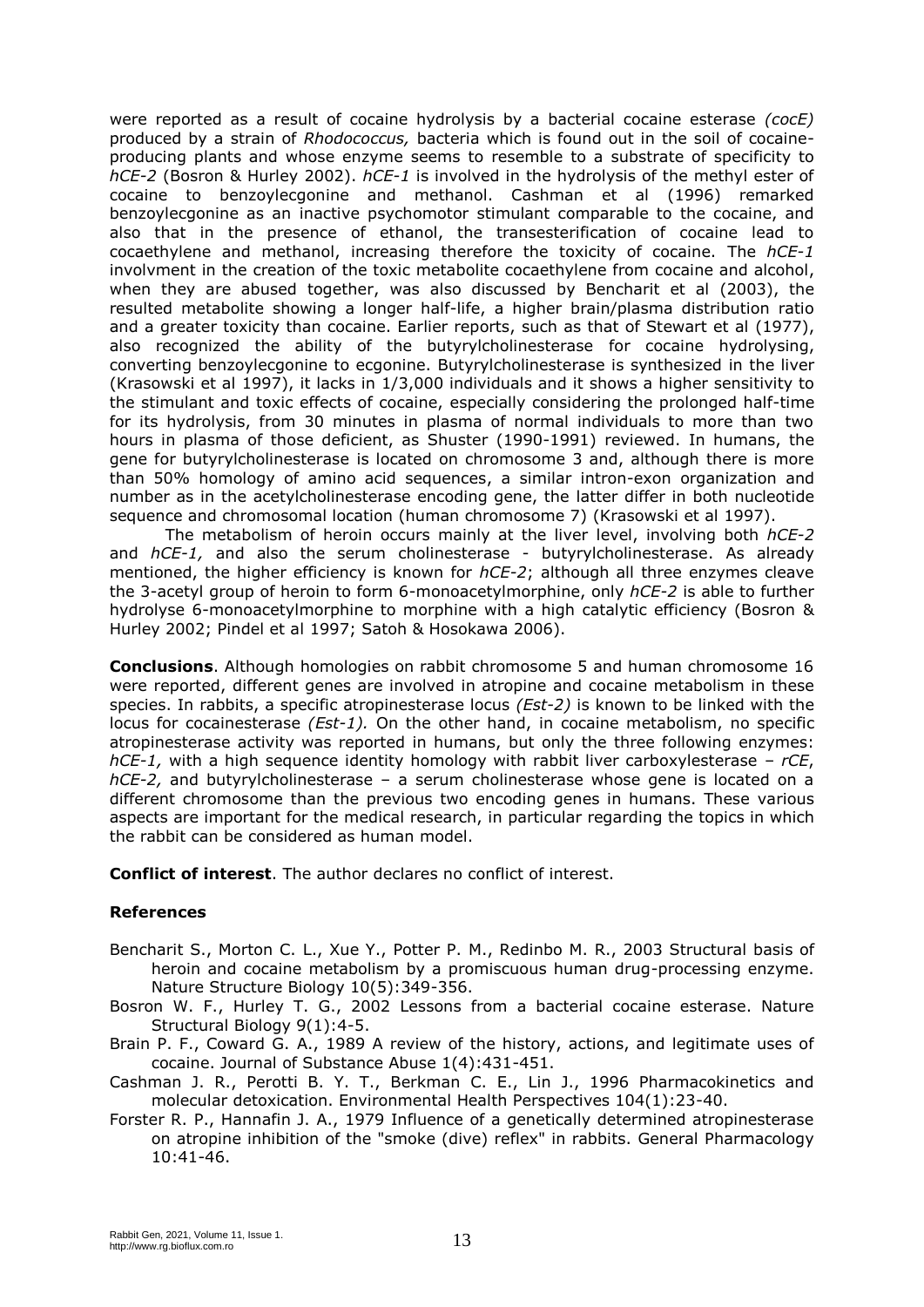- Fox R. R., Van Zutphen L. F. M., 1977 Strain differences in the prealbumin serum esterase of JAX rabbits. The Journal of Heredity 68:227-230.
- Fox R. R., Van Zutphen L. F. M., 1979 Chromosomal homology of rabbit (*Oryctolagus cuniculus*) linkage group VI with rodent species. Genetics 93:183-188.
- Grădinaru A. C., 2021 A review on *As (Est-2)* autosomal locus in the rabbit and the heritable condition of different pharmacological responses to atropine. Rabbit Genetics 11(1):2-9.
- Greene F. E., Wade A. E., 1968 The relationship of hepatic drug metabolizing activity to serum esterase activities in albino rabbits. Pharmacology 1:363-368.
- Hargrave B. Y., Tiangco D. A., Lattanzio F. A., Beebe S. J., 2003 Cocaine, not morphine, causes the generation of reactive oxygen species and activation of NF-KB in transiently cotransfected heart cells. Cardiovascular Toxicology 3(2):141-151.
- Harrison P. K., Tattersall J. E. H., Gosden E., 2006 The presence of atropinesterase activity in animal plasma. Naunyn-Schmiedeberg's Archives of Pharmacology 373:230-236.
- Hatfield M. J., Tsurkan L., Garrett M., Shaver T. M., Hyatt J. L., Edwards C. C., Hicks L. D., Potter P. M., 2011 Organ-specific carboxylesterases profiling identifies of activation of the anticancer prodrug CPT-11. Biochemical Pharmacology 81(1):24- 31.
- Holmes R. S., Wright M. W., Laulederkind S. J. F., Cox L. A., Hosokawa M., Imai T., Ishibashi S., Lehner R., Miyazaki M., Perkins E. J., Potter P. M., Redinbo M. R., Robert J., Satoh T., Yamashita T., Yan B., Yokoi T., Zechner R., Maltais L. J., 2010 Recommended nomenclature for five mammalian carboxylesterase gene families: human, mouse, and rat genes and proteins. Mammalian Genome 21:427-441.
- Jindra A., Čihák A., Kovács P., 1963 Biosynthesis of alkaloids. Some properties of atropinesterase from *Datura stramonium* L. Herba Hungarica Part VII 2(145):1059- 1064.
- Killam A. L., 1993 Cardiovascular and thrombosis pathology associated with cocaine use. Hematology/Oncology Clinics of North America 7(6):1143-1151.
- Kirchhoff C., Bitar Y., Ebel S., Holzgrabe U., 2004 Analysis of atropine, its degradation products and related substances of natural origin by means of reverse-phase highperformance liquid chromatography. Journal of Chromatography 1046:115-120.
- Korstanje R., Den Bieman M., Campos R., Esteves P. J., Lankhorst Æ., Van Der Loo W., Van Zutphen L. F. M., Van Lith H. A., Ferrand N., 2001 Genetic analysis and mapping of biochemical markers in an F2 intercross of two inbred strains of the rabbit (*Oryctolagus cuniculus*). Biochemical Genetics 39(5/6):169-178.
- Kottmeier C. A., Gravenstein J. S., 1968 The parasymphatomimetic activity of atropine and atropine methylbromide. Anesthesiology 29(6):1125-1133.
- Krasowski M. D., McGehee D. S., Moss J., 1997 Natural inhibitors of cholinesterases: implications for adverse drug reactions. Canadian Journal of Anaesthesia 44(5): 525-534.
- Li B., Sedlacek M., Manoharan I., Boopathy R., Duysen E. G., Masson P., Lockridge O., 2005 Butyrylcholinesterase, paraoxonase, and albumin esterase, but not carboxylesterase, are present in human plasma. Biochemical Pharmacology 70:1673-1684.
- Liebenberg S. P., Linn J. M., 1980 Seasonal and sexual influences on rabbit atropinesterase. Laboratory Animals 14:297-300.
- Liu S. Q., Zang W. J., Li Z. L., Yu X. J., Li B. P., 2004 Effect of atropine on denervated rabbit ear blood vessels. Journal of Cardiovascular Pharmacology 43(1):99-105.
- Loandos M. del H., Muro A. C., Villecco M. B., Masman M. F., Luiten P. G. M., Andujar S. A., Suvire F. D., Enriz R. D., 2012 Catalytic and molecular properties of rabbit liver carboxylesterase acting on 1,8-Cineole derivatives. Natural Product Communications 7(9):1117-1122.
- Margolis F., Feigelson P., 1963 Purification and characterization of a genetically determined rabbit serum esterase. The Journal of Biological Chemistry 238(8):2620-2627.